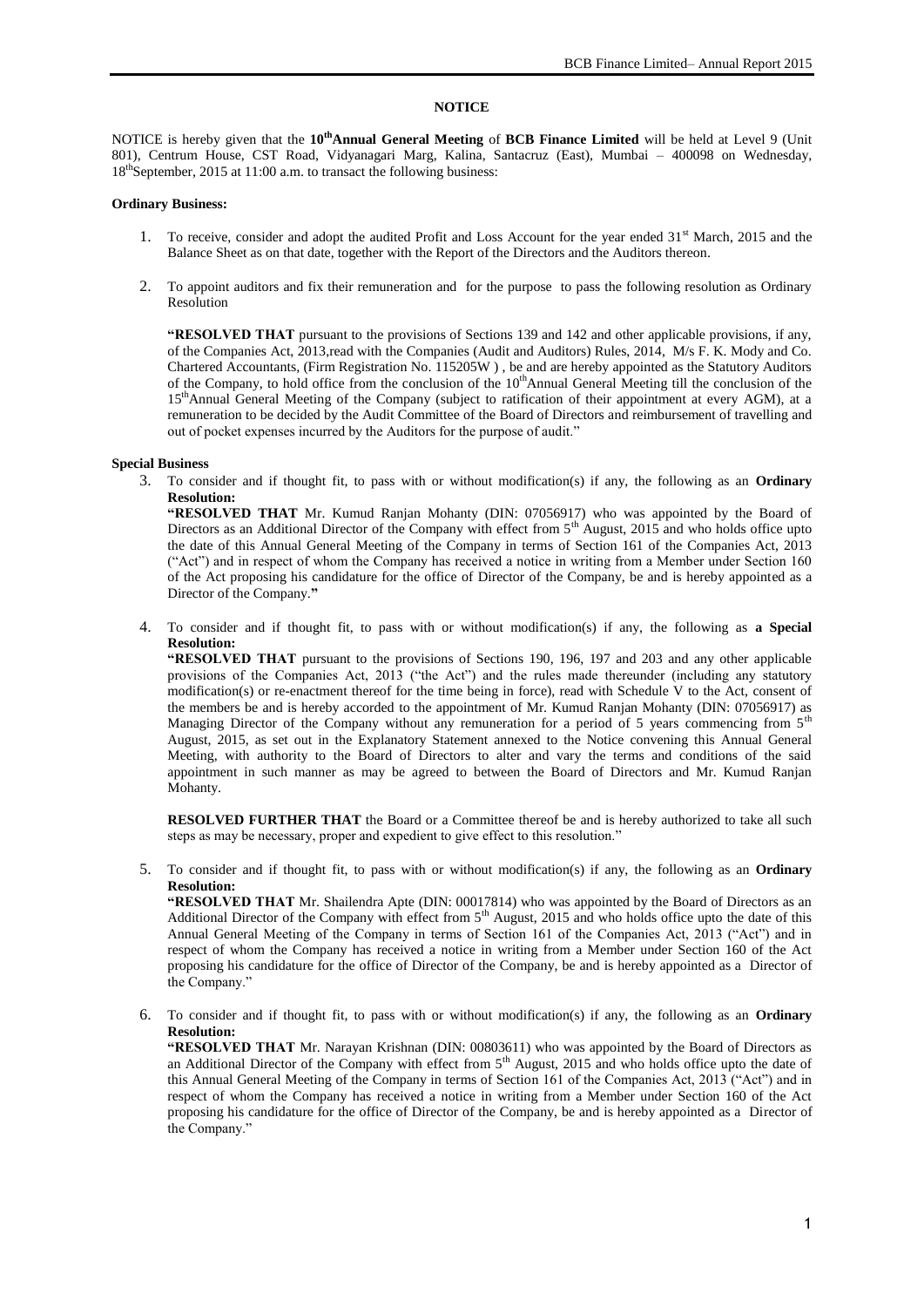7. To consider and if thought fit, to pass with or without modification(s) if any, the following as **Special Resolution:**

**"RESOLVED THAT** pursuant to the provisions of Section 188 of the Companies Act, 2013 ("the Act") read with rules made thereunder, and pursuant to SME Listing Agreement (including any statutory modification(s) or reenactment thereof for the time being in force), approval of the members of the Company be and is hereby accorded to the Audit Committee and the Board of Directors to authorize the management of the Company to enter into agreement(s) and transaction(s), as may be appropriate, with a "Related Party" as defined under Section 2(76) of the Act and under Accounting Standard 18 issued by The Institute of Chartered Accountants of India, for the transactions mentioned u/s 188(1) clause (a) to (g), if any, on such terms and conditions as may be mutually agreed upon between the Company and Related party, for an amount not exceeding in aggregate**Rs.300,000,000/- (Rupees Thirty Crores only)** in each financial year.

**RESOLVED FURTHER THAT** consent of the members be and is accorded for ratification of the aforesaid related party transactions already entered into by the Company exceeding the threshold limits as specified in Rule 15(3) of the Companies (Meeting of Board and its Powers) Rules, 2014 and which are material in nature in terms of SME Listing Agreement."

8. To consider and if thought fit, to pass with or without modification(s) if any, the following as **Special Resolution:**

"**RESOLVED THAT** pursuant to the provisions of Companies Act, 2013 and subject to the approval of the Central Government, RBI and such other statutory authorities, the Members of the Company, hereby accord their approval for changing the name of the Company from "BCB Finance Limited" to "Pyxis Finvest Limited" or such other name as may be approved by the Central Government/ Registrar of Companies.

**RESOLVED FURTHER THAT** the Board of Directors of the Company be and are hereby authorized to do all such acts, deeds and things as may be deemed expedient and necessary in their absolute discretion to give effect to this resolution in the best interests of the Company."

9. To consider and if thought fit, to pass with or without modification(s) if any, the following as an **Ordinary Resolution:**

**"RESOLVED THAT** pursuant to the provisions of Section 149,150,152 and any other applicable provisions of the Companies Act, 2013 and rules made there under (including any statutory modification(s) or re-enactment thereof for the time being in force) read with Schedule IV to the Companies Act, 2013 Ms. Swati Sahukara( DIN 06801137), be and is hereby appointed as an Independent Director of the Company for a term of **one year**with effect from  $27<sup>th</sup>$  September, 2015 and whose office shall, henceforth, not be liable to determination by retirement of Directors by rotation**.**

**RESOLVED FURTHER THAT** pursuant to the provisions of Section 149 and 197 and any other applicable provisions of the Companies Act, 2013 and rules made thereunder [including any statutory modification(s) or reenactment(s) thereof for the time being in force}, Ms. Swati Sahukara (DIN 06801137), be paid such fees and commission as the Board may approve from time to time and subject to such limits prescribed or as may be prescribed from time to time."

10. To consider and if thought fit, to pass with or without modification(s) if any, the following as an **Ordinary Resolution:**

**"RESOLVED THAT** pursuant to the provisions of Section 149,150,152 and any other applicable provisions of the Companies Act, 2013 and rules made there under (including any statutory modification(s) or re-enactment thereof for the time being in force) read with Schedule IV to the Companies Act, 2013 Mr. Parag Shah (DIN 00727233), be and is hereby appointed as an Independent Director of the Company for a term of **one year**with effect from 27th September,2015**,**and whose office shall, henceforth, not be liable to determination by retirement of Directors by rotation**.**

**RESOLVED FURTHER THAT** pursuant to the provisions of Section 149 and 197 and any other applicable provisions of the Companies Act, 2013 and rules made thereunder {including any statutory modification(s) or reenactment(s) thereof for the time being in force}, Mr. Parag Shah (DIN 00727233), be paid such fees and commission as the Board may approve from time to time and subject to such limits prescribed or as may be prescribed from time to time."

**By Order of the Board of Directors For BCB Finance Limited**

**Sd/- Yojana Pednekar (Company Secretary) Place: Mumbai Date: 26th August, 2015**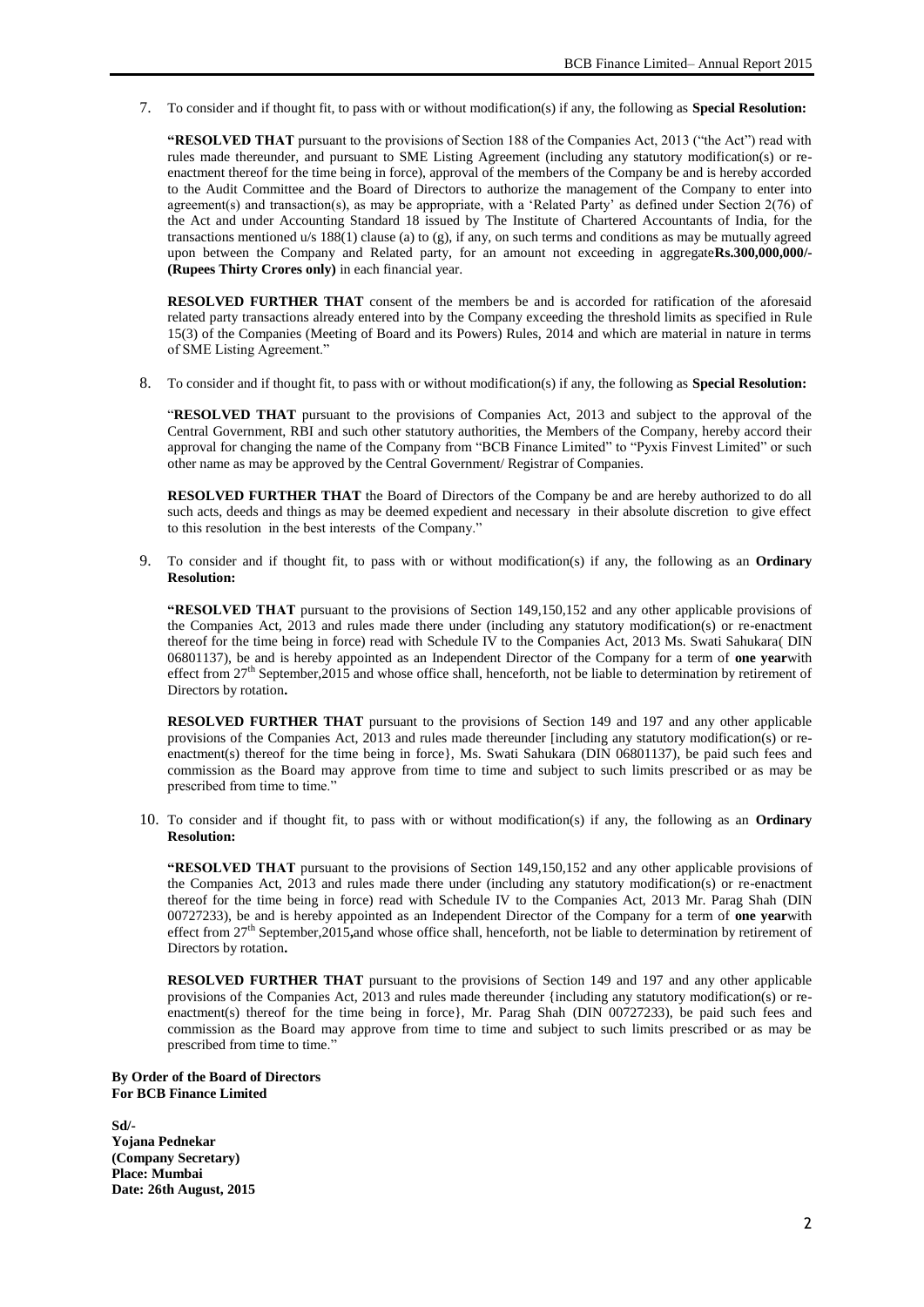#### **Notes:**

- 1. The statement pursuant to section 102(1) of the Companies Act, 2013 with respect to the special business set out in the Notice is annexed.
- 2. A member entitled to attend and vote at the annual general meeting ("the meeting") is entitled to appoint a proxy to attend and vote instead of himself and **such a proxy need not be a member.**
- 3. A person can act as a proxy on behalf of members not exceeding 50 and holding in aggregate not more than 10 per cent of the total share capital of the company. A member holding more than 10 per cent of the total share capital of the company may appoint a single person as proxy and such person shall not act as a proxy for any other person or shareholder.
- 4. The instrument appointing proxy/proxies in order to be effective must be deposited at the registered office of the company not less than 48 hours before the commencement of the meeting. A proxy form for the AGM is enclosed.
- 5. Corporate members intending to send their authorized representative(s) to attend the meeting are requested to send to the company a duly certified board resolution authorizing their said representative(s) to attend and vote on their behalf at the meeting.
- 6. During the period beginning 24 hours before the time fixed for the commencement of the meeting and ending with the conclusion of the meeting, a member would be entitled to inspect the proxies lodged at any time during the business hours of the Company, provided that not less than three days of notice in writing is given to the Company.
- 7. Members/proxies/authorized representatives should bring duly filled Attendance slip enclosed herewith to attend the meeting.
- 8. The Register of Directors and Key Managerial Personnel and their shareholding, maintained u/s 170 of the Companies Act, 2013, will be available for inspection by the members at the Annual General Meeting (AGM).
- 9. The Register of Contracts or Arrangements in which the Directors are interested, maintained u/s 189 of the Companies Act, 2013 will be available for inspection by the members at the AGM.
- 10. Members desirous of obtaining any information concerning the accounts and operations of the Company are requested to address their questions in writing to the Company Secretary at least seven days before the date of the Meeting, so that the information required may be made available at the Meeting.
- 11. The Register of Members and Share Transfer Books will remain closed from 12<sup>th</sup> September, 2015 to 18<sup>th</sup> September, 2015, both days inclusive, for the purpose of AGM.
- 12. Members are requested to inform the concerned Depository Participants of any change in address, dividend mandate, etc.
- 13. With a view to using natural resources responsibly, we request shareholders to update their email address with their Depository Participants to enable the Company to send communications electronically. Members who require communication in physical form in addition to e-communication, or have any other queries, may write to us at cs@centrum.co.in
- 14. The Annual Report for 2014-15 is being sent through electronic mode only to the members whose email addresses are registered with the Company/Depository Participant(s), unless any member has requested for the physical copy of the report. For members who have not registered their email addresses, physical copies of the Annual Report are being sent by the permitted mode.
- 15. Members may also note that the notice of the  $10<sup>th</sup> AGM$  and the Annual Report for 2014-15 will be available on the Company"s websit[e www.bcbfinance.com](http://www.bcbfinance.com/)
- 16. The Company has been exempted from complying with e-voting requirements vide MCA Notification dated 19<sup>th</sup> March, 2015 for amendment in Companies (Management and Administration) Rules, 2014.
- 17. The Securities and Exchange Board of India (SEBI) has mandated the submission of Permanent Account Number (PAN) by every participant in the securities market. Members holding shares in electronic form are, therefore, requested to submit their PAN to their Depository Participant(s). Members holding shares in physical form are required to submit their PAN details to the Company.
- 18. Information required to be provided under the Listing Agreement entered into with BSE (SME Segment) Exchange, regarding the Directors who are proposed to be appointed / re-appointed is as below: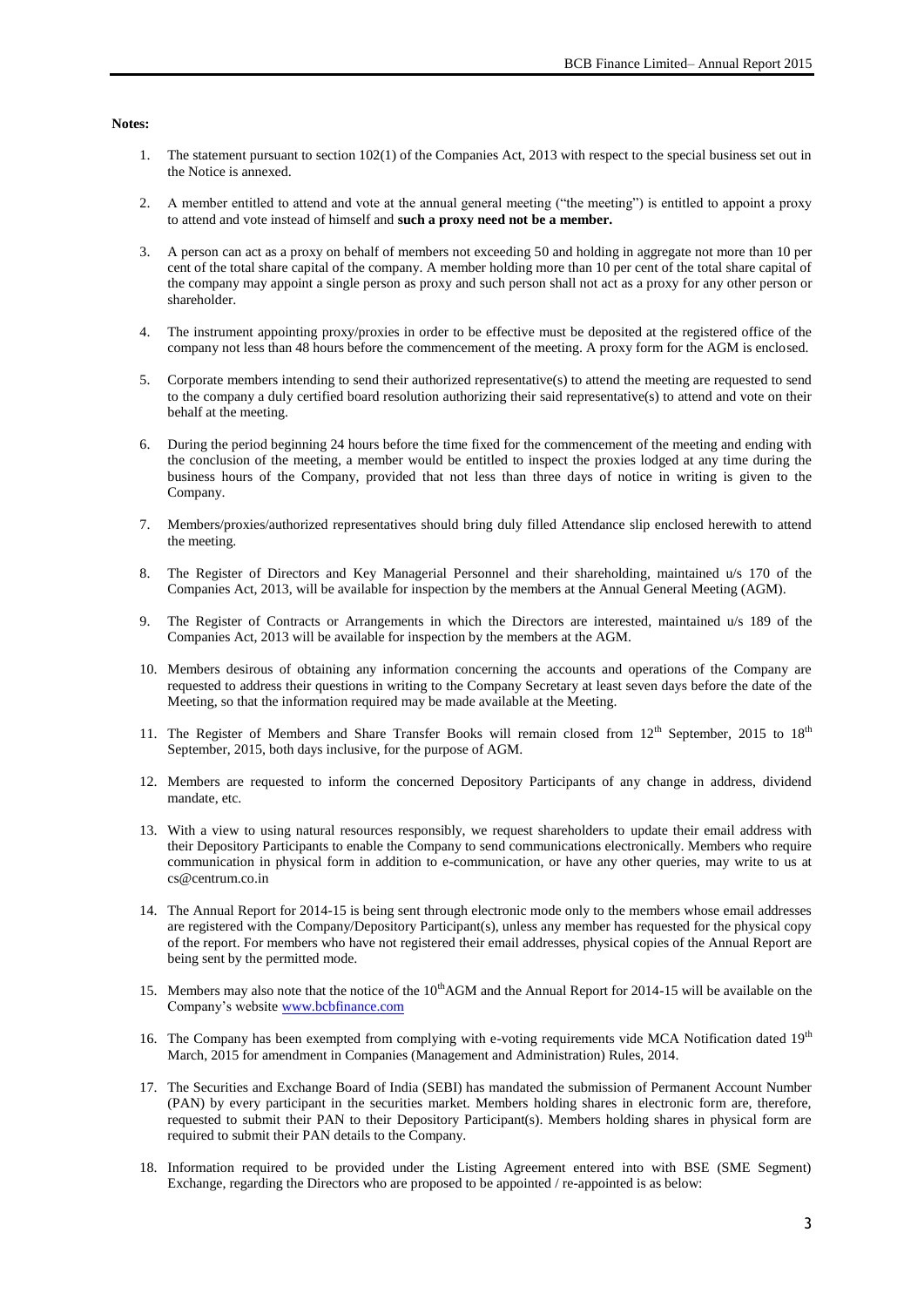| <b>Name of Director</b>                                 | Shailendra Apte                               |
|---------------------------------------------------------|-----------------------------------------------|
| <b>Nationality</b>                                      | Indian                                        |
| Date of Birth                                           | $\overline{09}$ <sup>th</sup> February, 1970  |
| Date of Appointment                                     | $\overline{05^{th}}$ August, 2015             |
| <b>Oualifications</b>                                   | <b>MBA</b>                                    |
| <b>Expertise</b>                                        | <b>Financial Services</b>                     |
| Directorships held in other Public Companies (excluding | Centrum Infrastructure and Realty Limited     |
| foreign and private companies).                         | Softchip Technologies Limited<br>2.           |
|                                                         | Centrum Infrastructure Advisory Limited<br>3. |
|                                                         | Centrum Defence Systems Limited<br>4.         |
| Memberships / Chairmanships of committees of other      | Nil                                           |
| public companies.                                       |                                               |
| Shareholding (No. of shares)                            | Nil                                           |
|                                                         |                                               |
| <b>Name of Director</b>                                 | Narayan Krishnan                              |

| Name of Director                                        | Narayan Krishnan            |
|---------------------------------------------------------|-----------------------------|
| <b>Nationality</b>                                      | Indian                      |
| Date of Birth                                           | $19th$ March, 1964          |
| Date of Appointment                                     | $05th$ August, 2015         |
| <b>Oualifications</b>                                   | <b>Chartered Accountant</b> |
| <b>Expertise</b>                                        | Finance                     |
| Directorships held in other Public Companies (excluding | Nil                         |
| foreign and private companies).                         |                             |
| Memberships / Chairmanships of committees of other      | Nil                         |
| public companies.                                       |                             |
| Shareholding (No. of shares)                            | Nil                         |

# **EXPLANATORY STATEMENT UNDER SECTION 102 OF THE COMPANIES ACT, 2013 IN RESPECT OF SPECIAL BUSINESSES**

# **Item No.2:**

M/s. Bhatter & Co., Chartered Accountant (having FRN. 131092W) the present statutory auditor of the Company conveyed their unwillingness to continue as a statutory auditor of the Company. In view of this, the Board of Directors recommends the appointment of M/s. F. K. Mody& Co Chartered Accountants,(having FRN. 115205W)as statutory auditor of the Company and based on the recommendation of the Audit Committee, the Board of Directors has, at its meeting held on 5<sup>th</sup> August, 2015 proposed the appointment of M/s. F. K. Mody& Co Chartered Accountants as the statutory auditors of the Company for a period of five years to hold office from the conclusion of this AGM till the conclusion of the fifteenth AGM of the Company (subject to ratification of their appointment at every AGM).

The Board recommends the Resolution at Item No. 2 for approval by the Members.

None of the Directors or Key Managerial Personnel (KMP) or relatives of Directors and KMP is concerned or interested in the Resolution at Item No. 2 of the accompanying Notice.

## **Item No. 3 &4:**

The Board appointed Mr. Kumud Ranjan Mohanty, as Additional Director with effect from 5<sup>th</sup> August, 2015.

As per the provisions of Section 161(1) of the Act, he holds office of Additional Director only up to the date of the forthcoming Annual General Meeting of the Company, and is eligible for appointment as Director. The Company has received a notice under Section 160 of the Act proposing his candidature for the office of Director of the Company, along with the requisite deposit.

The Board has also appointed him as a Managing Director effective the same date, for a period of five years, subject to the approval of the Members. At present, no remuneration is proposed to be paid to Mr. Mohanty for his services pursuant to such appointment as the Managing Director of the Company.

### **A brief profile of Mr. Kumud Ranjan Mohanty is given below:**

Mr. Mohanty is the the CFO& COO of CentrumDirect Limited, who are the promoters of the Company. He has 30 years of Banking & Financial sector experience which includes amongst others International Banking, Offshore Banking, Treasury Operations, Risk Management and Compliance. He has previously worked with Bank of India in its foreign and domestic offices.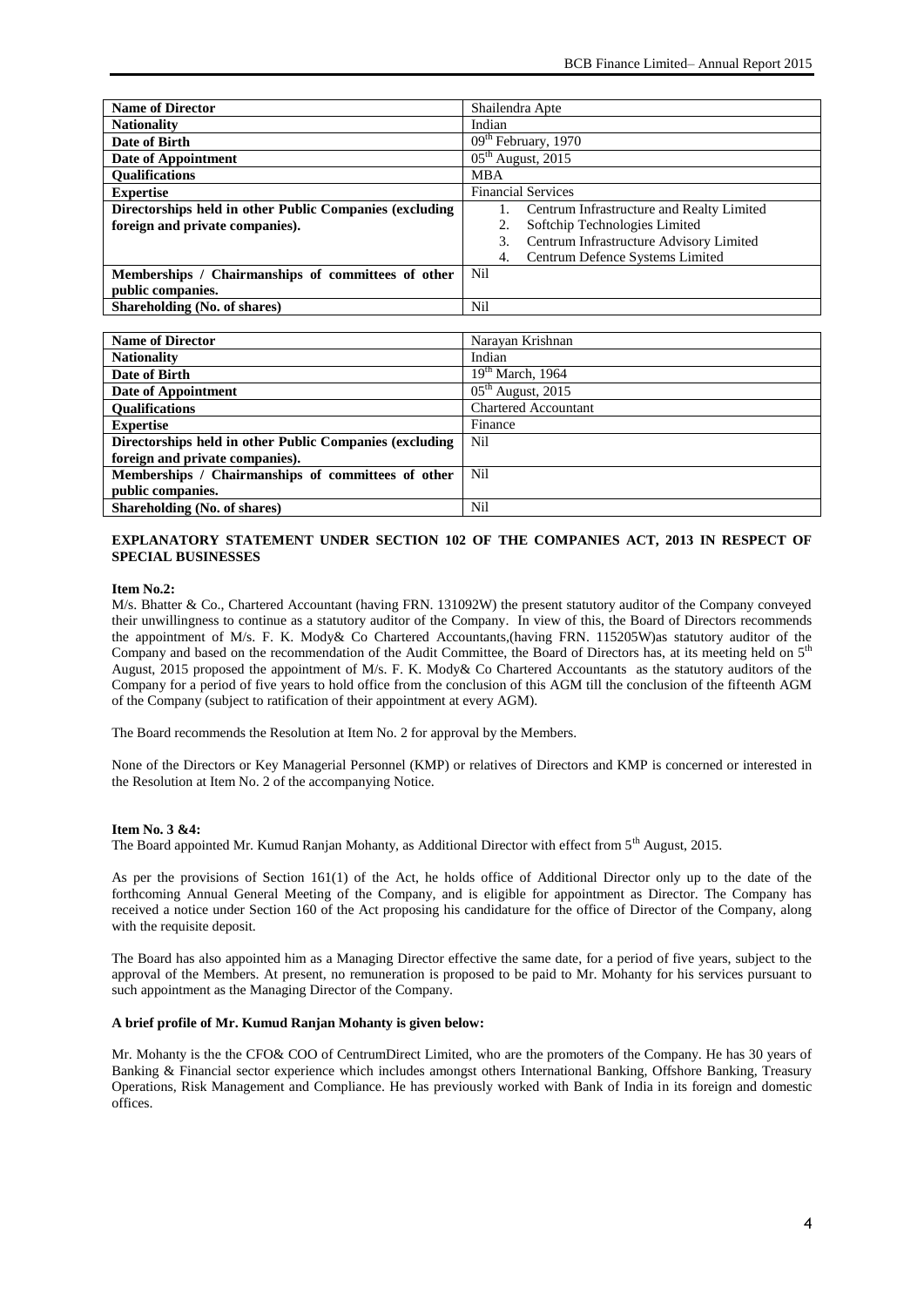| <b>Name of Director</b>                                 | Kumud Ranjan Mohanty                         |
|---------------------------------------------------------|----------------------------------------------|
| <b>Nationality</b>                                      | Indian                                       |
| Date of Birth                                           | $\overline{05}$ <sup>th</sup> February, 1959 |
| Date of Appointment                                     | $05th$ August, 2015                          |
| <b>Oualifications</b>                                   | CAIIB. M.Sc                                  |
| <b>Expertise</b>                                        | Finance                                      |
| Directorships held in other Public Companies (excluding | Nil                                          |
| foreign and private companies).                         |                                              |
| Memberships / Chairmanships of committees of other      | Nil                                          |
| public companies.                                       |                                              |
| Shareholding (No. of shares)                            | Nil                                          |

The Board recommends the Resolution at Item No. 3&4 for approval by the Members.

Except Mr. Kumud Ranjan Mohanty, none of the Directors or Key Managerial Personnel (KMP) or relatives of Directors and KMPs is concerned or interested in the Resolution at Item No. 5&6 of the accompanying Notice.

#### **Item 5&6:**

Pursuant to Share Purchase Agreement (SPA) dated 7<sup>th</sup> October, 2014 between CentrumDirect Limited & promoters of the Company – Bagri family, control & management of the Company was transferred to CentrumDirect Limited. Consequently, Uttam Bagri, Bharat Bagri & Sarla Bagri stepped down from the Board and new Directors namely Shailendra Apte, Narayan Krishnan & Kumud Ranjan Mohanty representing CentrumDirect Limited were appointed as an additional Directors on the Board in the Board meeting dated 5<sup>th</sup> August, 2015 to hold office upto the forthcoming Annual General Meeting.

As per the provisions of Section 161(1) of the Act, Mr. **Shailendra Apte & Mr. Narayan Krishnan** holds office as an Additional Directors only up to the date of the forthcoming Annual General Meeting of the Company, and are eligible for appointment as Directors. The Company has received a notice under Section 160 of the Act proposing their candidature for the office of Directors of the Company, along with the requisite deposit.

The Board recommends the Resolution at Item No. 5 & 6 for approval by the Members.

Except Mr. Shailendra Apte and Mr. Narayan Krishnan, none of the Directors or Key Managerial Personnel (KMP) or relatives of Directors and KMPs is concerned or interested in the Resolution at Item No. 3 & 4 of the accompanying Notice.

### **Item No. 7:**

The Companies Act, 2013 aims to ensure transparency in the transactions and dealings between the related parties of the Company. In the light of provisions of the Companies Act, 2013, the Audit Committee and the Board of Directors of your Company has recommended the annual limit that the Company may enter into with the related parties (as defined under section 2(76) of the Companies Act, 2013).

The Board recommends the Resolution at Item No. 7 for approval by the Members.

The Promoter, Directors or Key Managerial Personnel (KMP) or relatives of Directors and KMPs may be concerned or interested in the Resolution at Item No. 7 of the accompanying Notice to the extent of their shareholding interest in the Company.

#### **Item No. 8:**

The name of the Company is proposed to be changed from "BCB Finance Limited" to "Pyxis Finvest Limited". The Company has applied for name approval to the Registrar of Companies. The change in name can be effected after the requisite approval is received from the Central Government/ Registrar of Companies/RBI and such other statutory authorities.

The Board recommends the Resolution at Item No. 8 for approval by the Members.

None of the Directors or Key Managerial Personnel (KMP) or relatives of Directors and KMPs is concerned or interested in the Resolution at Item No. 8 of the accompanying Notice.

# **Item No. 9 & 10:**

Pursuant to Section 149(4), every listed Company is required to have atleast  $1/3^{rd}$  of total number of Directors as Independent Directors. Considering the fact that the term of existing Independent Directors of the Company is expiring on 26<sup>th</sup> September, 2015, it is obligatory for the Company to appoint new Independent Directors. The Company has received a notice under Section 160 of the Act proposing their candidature for the office of Directors of the Company, along with the requisite deposit.

#### **Brief profile of the proposed Directors is as follows:-**